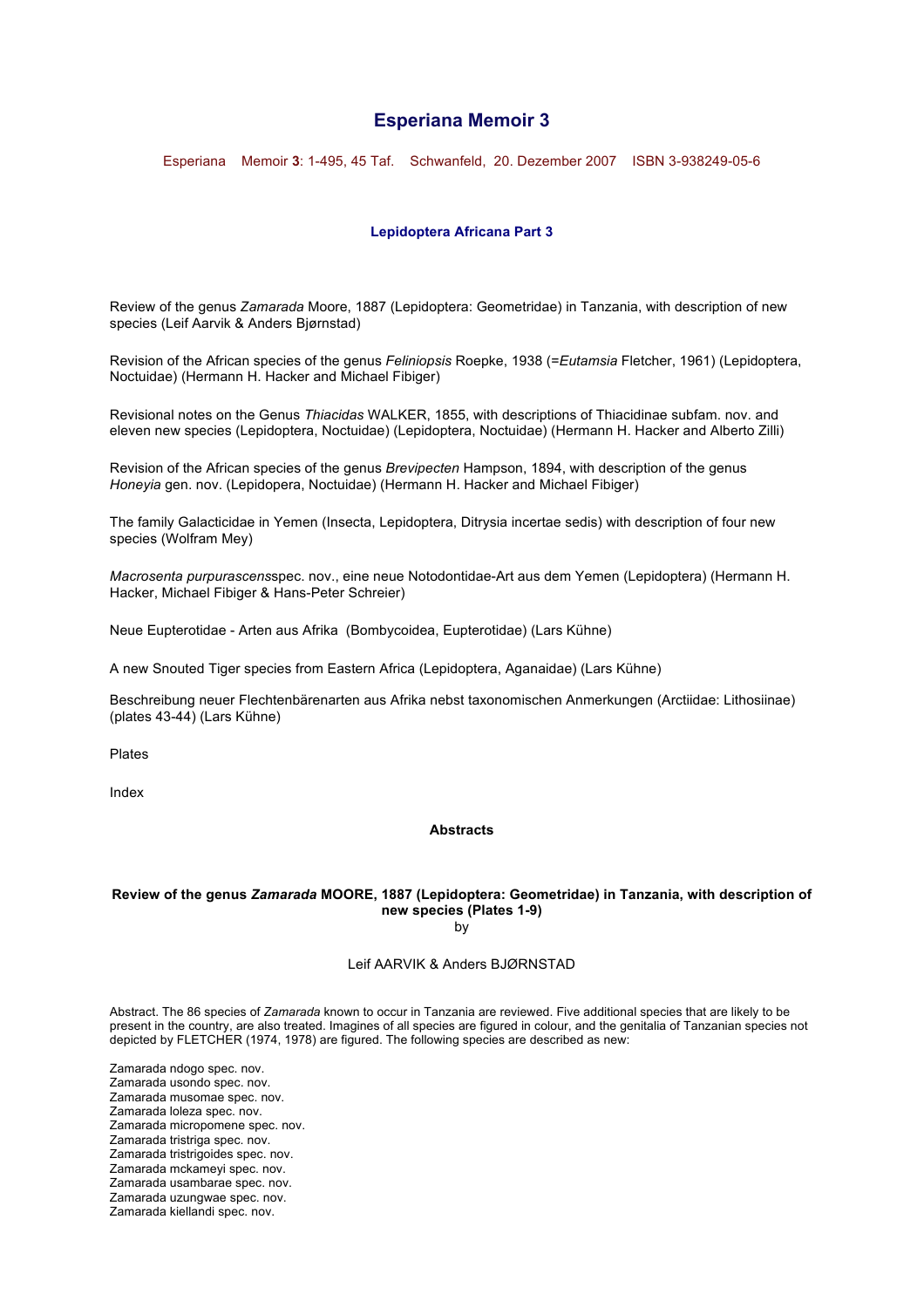Zamarada mashariki spec. nov.

Zamarada platycephala orientalis subspec. nov. from western Tanzania is established.

Zamarada granti HERBULOT,1990 is synonymized with Zamarada lequeuxi HERBULOT, 1983, syn. nov.

## **Revision of the African species of the genus** *Feliniopsis* **ROEPKE, 1938 (=***Eutamsia* **FLETCHER, 1961) (Lepidoptera, Noctuidae)**

by

### Hermann H. HACKER and Michael FIBIGER

The genus Feliniopsis ROEPKE, 1938 (=Eutamsia FLETCHER, 1961) is distributed in the Old World from western tropical Africa to the Pacific, including Indo-Australia. It comprises about 55 species of which 26 species occur in Africa, and so far about 30 species are known from southern Asia and Indo-Australia. The general appearance and superficial similarities make the determination of most of the species problematic. In this paper, the species of the African/Ethiopian region are revised, and redefined.

13 new species:

Feliniopsis politzari HACKER & FIBIGER spec. nov. Feliniopsis wojtusiaki HACKER & FIBIGER spec. nov. Feliniopsis legraini HACKER & FIBIGER spec. nov. Feliniopsis kipengerensis HACKER & FIBIGER spec. nov. Feliniopsis baueriHACKER & HOPPE spec. nov. Feliniopsis laportei HACKER & FIBIGER spec. nov. Feliniopsis insolita HACKER & FIBIGER spec. nov. Feliniopsis karischi HACKER & HOPPE spec. nov. Feliniopsis kuehnei HACKER & FIBIGER spec. nov. Feliniopsis rufigiji HACKER & FIBIGER spec. nov. Feliniopsis larseni HACKER & FIBIGER spec. nov. Feliniopsis kobesi HACKER & FIBIGER spec. nov. Feliniopsis parvula HACKER & FIBIGER spec. nov.

and 4 new subspecies are currently described: Feliniopsis connivens felix HACKER & FIBIGER subspec.nov. Feliniopsis hosplitoides aarviki HACKER & FIBIGER subspec. nov. Feliniopsis laportei dallastai HACKER & FIBIGER subspec. nov. Feliniopsis annosa anuosoidesHACKER & FIBIGER subspec. nov.

One species hitherto regarded as belonging to Feliniopsis ROEPKE, 1938 is excluded of the genus. The taxonomy and distribution of all Ethiopian species of Feliniopsis are presented here.

The male and female genitalia of all species have been studied exhaustively, incl. all available type specimens. The typespecies and the relationship to all the sister-genera to Feliniopsis are described and discussed. The results - mainly through the male and female genitalic features - were scored and analised from matrices of the distribution of their derived character states. These were the basis from which autapomorphies for the species-groups and the genus and its sister genera were recognised.

Lectotype and neotype designations have been made where necessary. Photographs of all available species and subspecies are illustrated, and female and male genitalia are figured either by photos or by drawings.

## **Revisional notes on the Genus** *Thiacidas* **WALKER, 1855, with descriptions of Thiacidinae subfam. nov. and eleven new species (Lepidoptera, Noctuidae) (plates 21-30)**

by

Hermann H. HACKER and Alberto ZILLI

A revised overview on the genus Thiacidas WALKER, 1855 (= Panthauma STAUDINGER, 1892 syn. nov.; = Auchenisa HAMPSON, 1905 syn. nov.; = Trisulana BETHUNE-BAKER, 1911 syn. nov.; = Galactomoia FAWCETT, 1916 syn. nov.; = Pteronycta FAWCETT, 1917 syn. nov.) is presented together with descriptions of eleven new species: Thiacidas kanoensis spec. nov., Th. krooni spec. nov., Th. leonie spec. nov., Th. legraini spec. nov., Th. permutata spec. nov., Th. submutata spec. nov., Th. stassarti spec. nov., Th. meii spec. nov., Th. juvenis spec. nov., Th. intermedia spec. nov. and Th. robertbecki spec. nov. Furthermore, Auchenisa canemarmorea HACKER, 2004 is synonymised with Pteronycta postalbida GAEDE, 1939 (syn. nov.). Thiacidas WALKER, 1855 is also selected as type-genus of Thiacidinae subfam. nov., the enigmatic phylogenetic position of which within the system of the Noctuidae is discussed.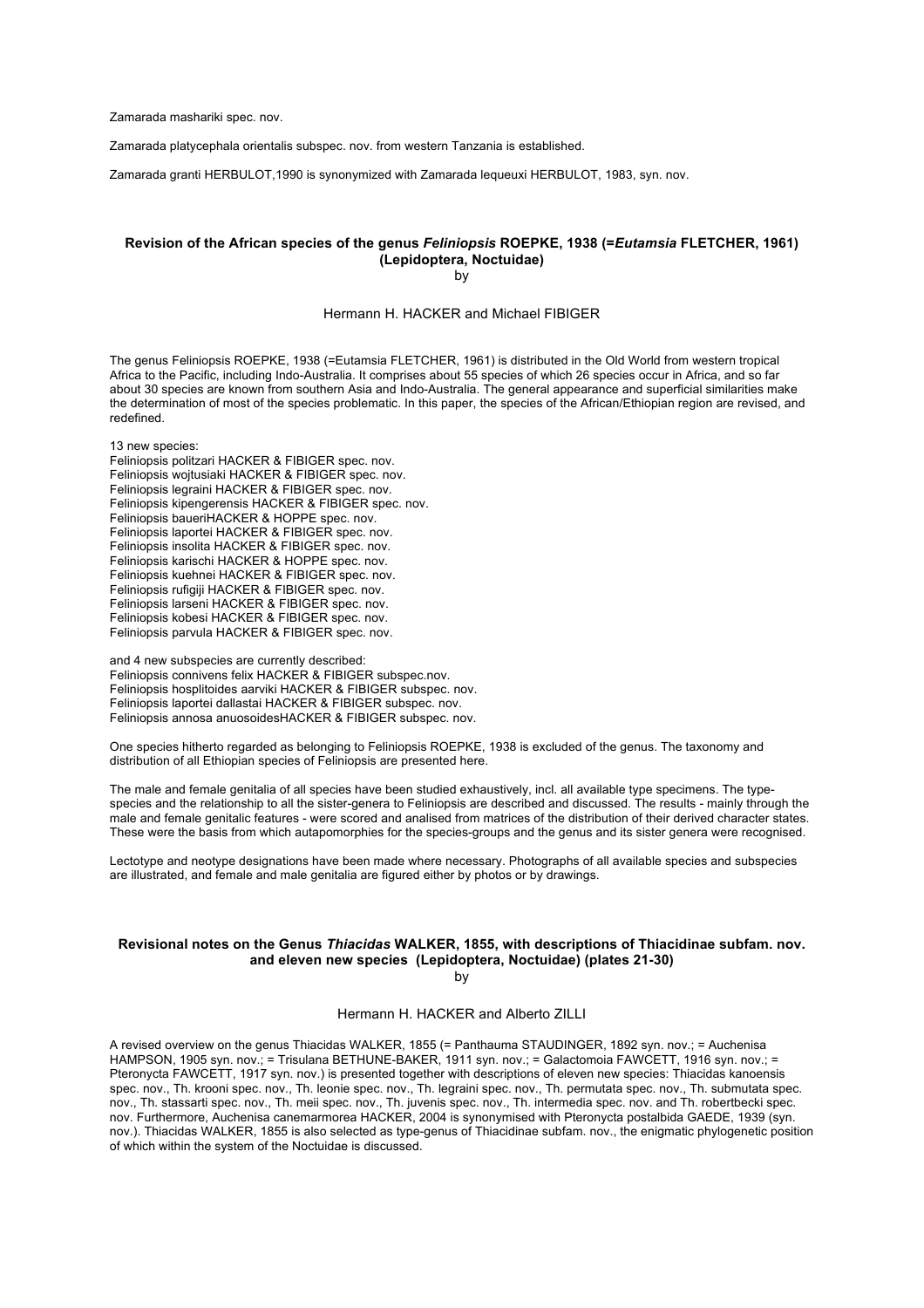## **Revision of the African species of the genus** *Brevipecten* **HAMPSON, 1894, with description of the genus**  *Honeyia* **gen. nov. (Lepidopera, Noctuidae)**

by

#### Hermann H. HACKER and Michael FIBIGER

The genus Brevipecten HAMPSON, 1894 comprises 24 species distributed in tropical-subtropical, open areas of the the Old World. 17 species are known from Africa, while the number of species drops back in Asia (6 species) and Australia (1 species). The general appearance and superficial similarities make the determination of most of the species problematic. In this paper, the species of the African / Ethiopian region are revised, and redefined.

One genus, thirteen species and two subspecies are currently described as new for science: Brevipecten neglecta HACKER & FIBIGER spec. nov. Brevipecten wolframmeyi HACKER & FIBIGER spec. nov. Brevipecten hypocornuta HACKER & FIBIGER spec. nov. Brevipecten discolora HACKER & FIBIGER spec. nov. Brevipecten tihamae HACKER & FIBIGER spec. nov. Brevipecten marmoreata HACKER & FIBIGER spec. nov. Brevipecten bischofi HACKER & FIBIGER spec. nov. Brevipecten politzari HACKER & FIBIGER spec. nov. Brevipecten legraini HACKER & FIBIGER spec. nov. Brevipecten calimanii magnifica HACKER & FIBIGER subspec. nov. Brevipecten calimanii stassarti HACKER & FIBIGER subspec. nov. Honeyia gen. nov. Honeyia secunda HACKER & FIBIGER spec. nov. Honeyia tertia HACKER & FIBIGER spec. nov. Honeyia quarta HACKER & FIBIGER spec. nov. Honeyia burmeisteri HACKER & FIBIGER spec. nov.

The male and female genitalia of all species have been studied exhaustively, incl. all available type specimens. The results mainly through the male and female genitalic features - were scored and analised from matrices of the distribution of their derived character states. These were the basis from which autapomorphies for the species-groups and the genus and its sister genera were recognised.

Lectotype and neotype designations have been made where necessary. Photographs of all available species and subspecies are illustrated, and female and male genitalia are figured either by photos or by drawings.

### **The family Galacticidae in Yemen (Insecta, Lepidoptera, Ditrysia incertae sedis) with description of four new species** Wolfram MEY

Three species of the genus Homadaula LOWER have been found to occur in Yemen. They proved to be unknown and are described herein as: H. maritima spec. nov., H. submontana spec. nov. and H. montana spec. nov. In addition the description of H. watamomaritima spec. nov. is provided, a species collected in the coastal region of Kenya. The male and female genitalia of the new species are illustrated. Their presumed relatives are briefly indicated.

#### *Macrosenta purpurascens* **spec. nov., eine neue Notodontidae-Art aus dem Yemen (Lepidoptera)** Hermann H. HACKER, Michael FIBIGER & Hans-Peter SCHREIER

Description of *Macrosenta purpurascens* spec. nov., a new Notodontidae species from Yemen, collected 2000, during the third Yemen expedition.

### **Neue Eupterotidae - Arten aus Afrika (Bombycoidea, Eupterotidae)**  Lars KÜHNE

Five species of the family Eupterotidae are described from Africa: Phiala ueleae spec. nov., Ph. specialis spec. nov., Ph. parabiota spec. nov., Ph. maxima spec. nov., Stenoglene sulphureoides spec. nov.